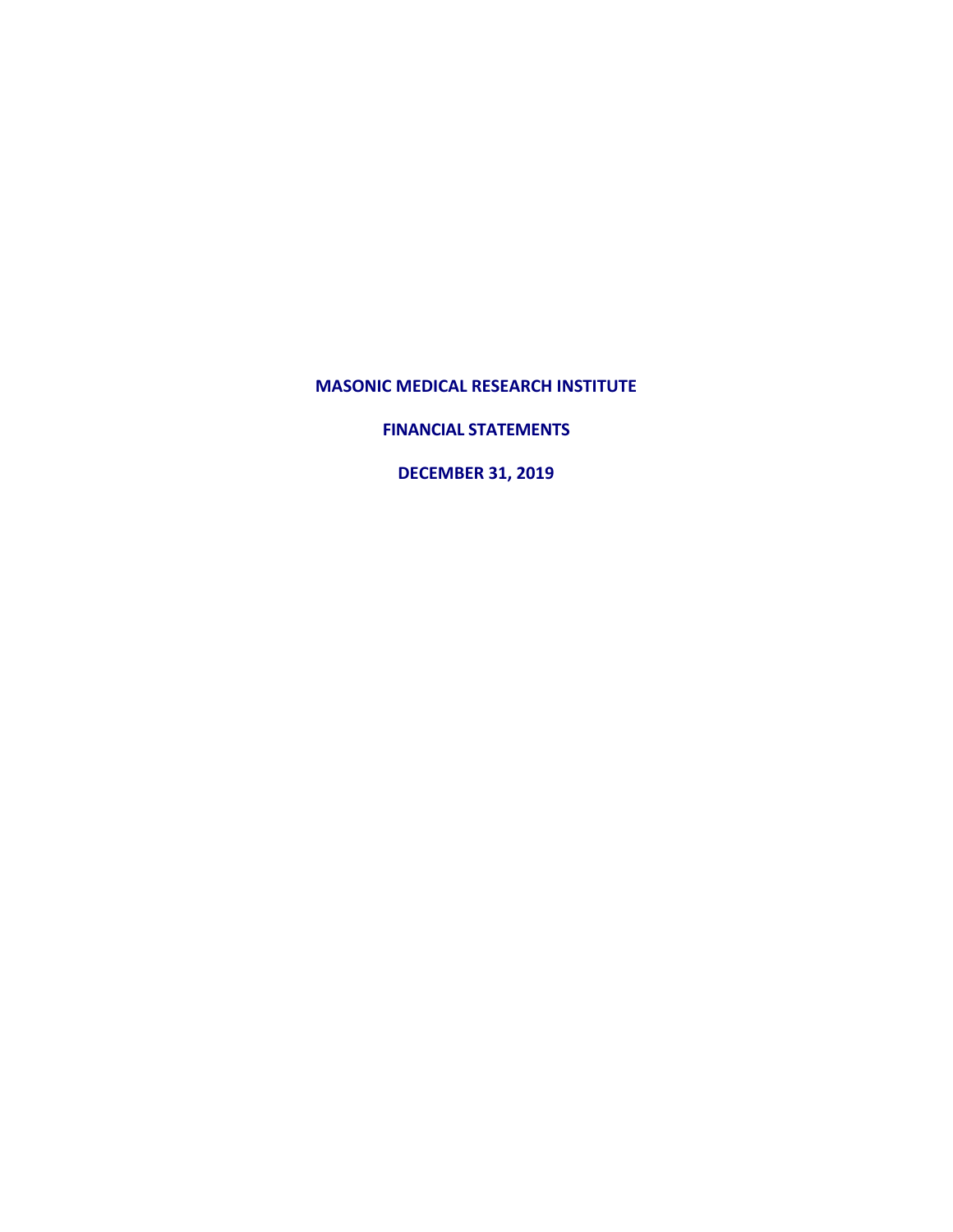# Lumsden **III**<br>McCormick

CERTIFIED PUBLIC ACCOUNTANTS

Cyclorama Building | 369 Franklin Street | Buffalo, NY 14202

p:716.856.3300 | f:716.856.2524 | www.LumsdenCPA.com

#### **INDEPENDENT AUDITORS' REPORT**

The Board of Directors Masonic Medical Research Laboratory, dba Masonic Medical Research Institute

We have audited the accompanying balance sheets of Masonic Medical Research Laboratory, dba Masonic Medical Research Institute (the Institute) as of December 31, 2019 and 2018, and the related statements of activities, functional expenses, and cash flows for the years then ended, and the related notes to the financial statements.

#### **Management's Responsibility for the Financial Statements**

Management is responsible for the preparation and fair presentation of these financial statements in accordance with accounting principles generally accepted in the United States of America; this includes the design, implementation, and maintenance of internal control relevant to the preparation and fair presentation of financial statements that are free from material misstatement, whether due to fraud or error.

#### **Auditors' Responsibility**

Our responsibility is to express an opinion on these financial statements based on our audits. We conducted our audits in accordance with auditing standards generally accepted in the United States of America and the standards applicable to financial audits contained in *Government Auditing Standards*, issued by the Comptroller General of the United States. Those standards require that we plan and perform the audit to obtain reasonable assurance about whether the financial statements are free from material misstatement.

An audit involves performing procedures to obtain audit evidence about the amounts and disclosures in the financial statements. The procedures selected depend on the auditors' judgment, including the assessment of the risks of material misstatement of the financial statements, whether due to fraud or error. In making those risk assessments, the auditor considers internal control relevant to the entity's preparation and fair presentation of the financial statements in order to design audit procedures that are appropriate in the circumstances, but not for the purpose of expressing an opinion on the effectiveness of the entity's internal control. Accordingly, we express no such opinion. An audit also includes evaluating the appropriateness of accounting policies used and the reasonableness of significant accounting estimates made by management, as well as evaluating the overall presentation of the financial statements.

We believe that the audit evidence we have obtained is sufficient and appropriate to provide a basis for our audit opinion.

### **Opinion**

In our opinion, the financial statements referred to above present fairly, in all material respects, the financial position of the Institute as of December 31, 2019 and 2018, and the changes in its net assets and cash flows for the years then ended, in accordance with accounting principles generally accepted in the United States of America.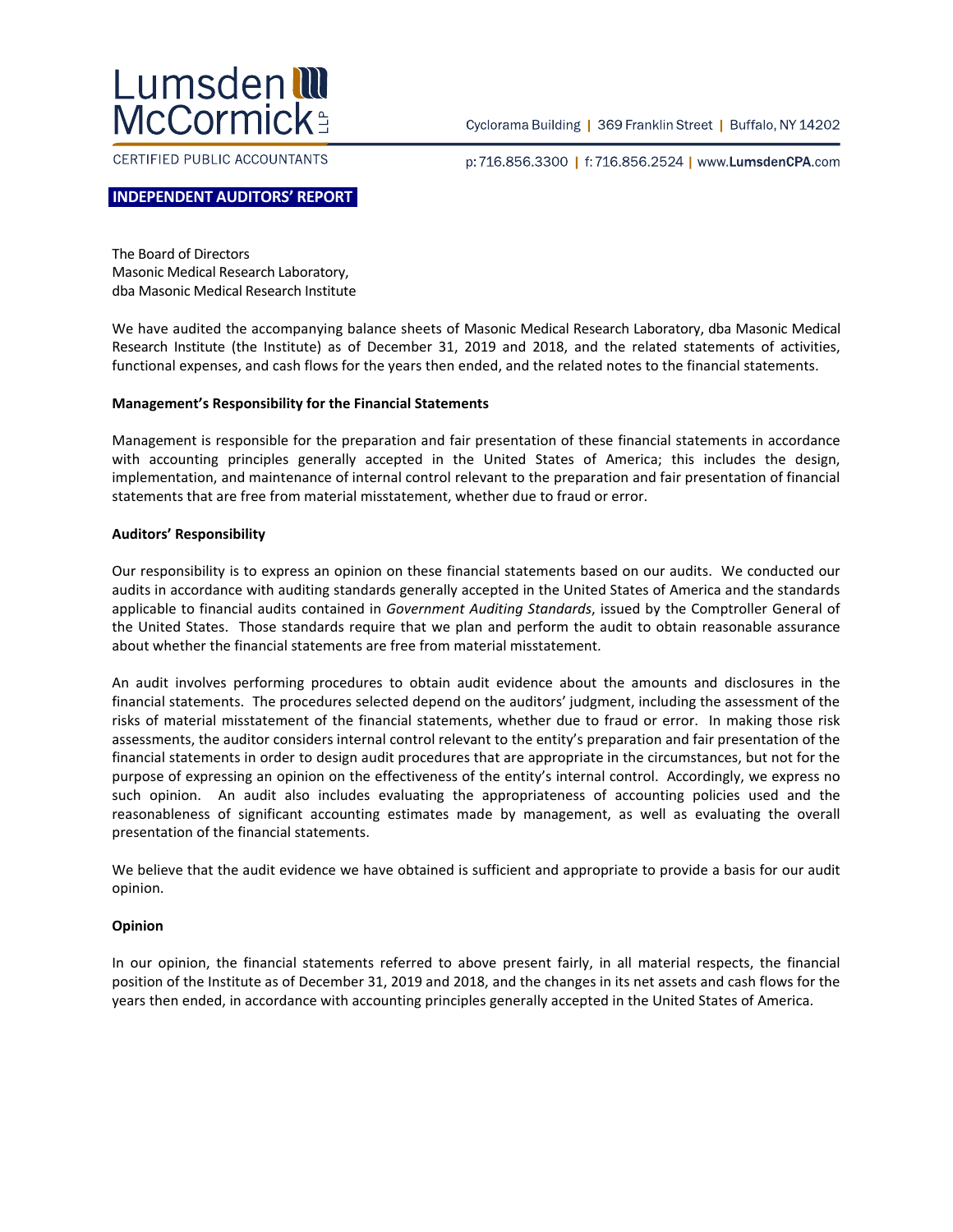#### **Supplementary Information**

Our audit was conducted for the purpose of forming an opinion on the financial statements as a whole. The accompanying schedule of expenditures of federal awards required by Title 2 U.S. *Code of Federal Regulations* Part 200, *Uniform Administrative Requirements, Cost Principles, and Audit Requirements for Federal Awards*, is presented for purposes of additional analysis and is not a required part of the financial statements.

The accompanying schedule of expenditures of federal awards is the responsibility of management and was derived from and relates directly to the underlying accounting and other records used to prepare the financial statements. Such information has been subjected to the auditing procedures applied in the audit of the financial statements and certain additional procedures, including comparing and reconciling such information directly to the underlying accounting and other records used to prepare the financial statements or to the financial statements themselves, and other additional procedures in accordance with auditing standards generally accepted in the United States of America. In our opinion, the information is fairly stated, in all material respects, in relation to the financial statements as a whole.

#### **Other Reporting Required by** *Government Auditing Standards*

In accordance with *Government Auditing Standards*, we have also issued our report dated April 7, 2020 on our consideration of the Institute's internal control over financial reporting and on our tests of its compliance with certain provisions of laws, regulations, contracts, grant agreements, and other matters. The purpose of that report is to describe the scope of our testing of internal control over financial reporting and compliance and the results of that testing, and not to provide an opinion on internal control over financial reporting or on compliance. That report is an integral part of an audit performed in accordance with *Government Auditing Standards* in considering the Institute's internal control over financial reporting and compliance.

Limiden & McCornick, 220

April 7, 2020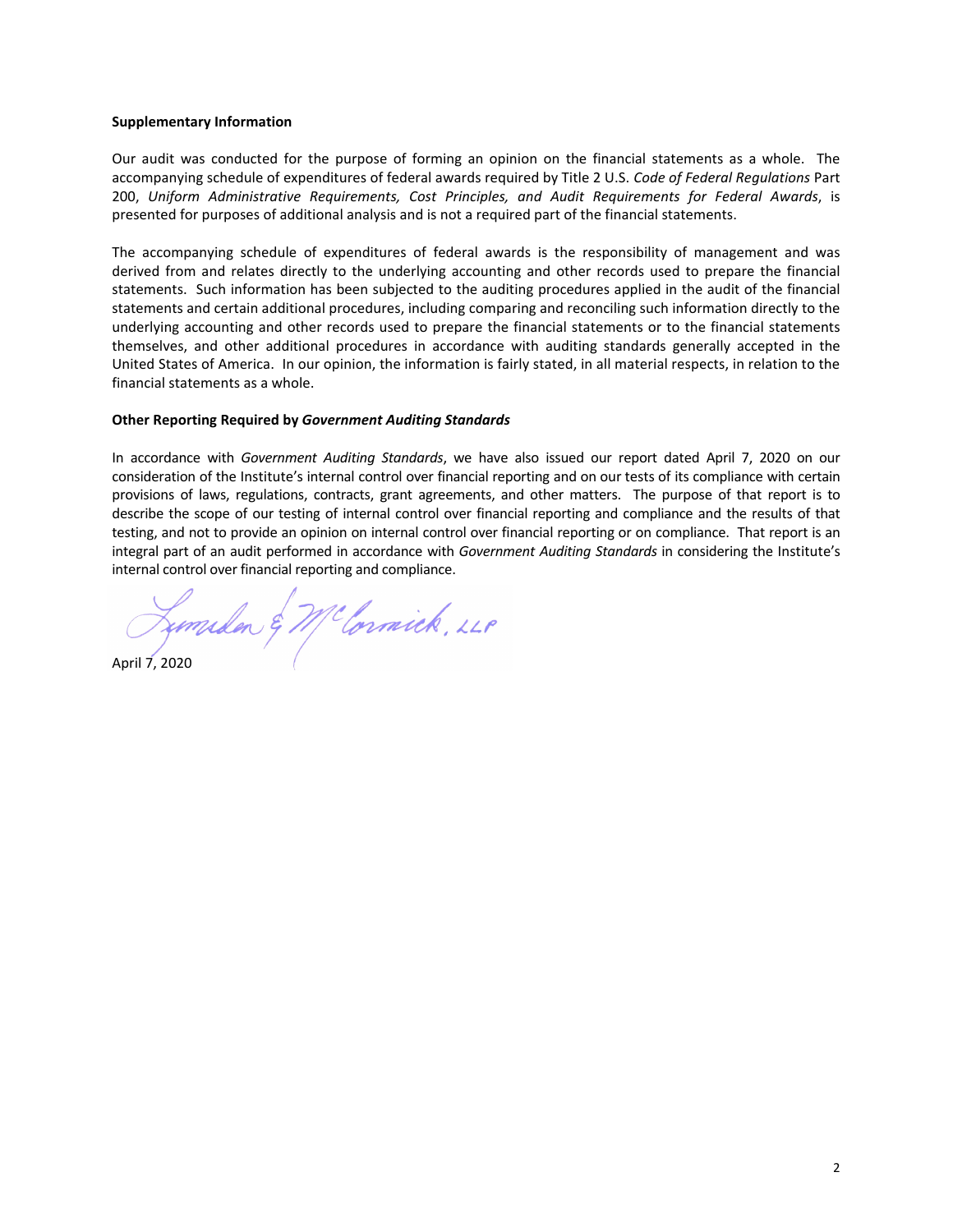# **Balance Sheets**

| December 31,                         | 2019 |                 |    | 2018       |
|--------------------------------------|------|-----------------|----|------------|
|                                      |      |                 |    |            |
| <b>Assets</b>                        |      |                 |    |            |
| <b>Current assets:</b>               |      |                 |    |            |
| Cash                                 | \$   | 227,506         | S. | 264,304    |
| Receivables (Note 2)                 |      | 3,919,910       |    | 1,333,006  |
| Prepaid expenses and other assets    |      | 110,659         |    | 78,784     |
|                                      |      | 4,258,075       |    | 1,676,094  |
| Investments (Note 3)                 |      | 32,777,186      |    | 30,883,135 |
| Charitable gift annuities (Note 4)   |      | 356,128         |    | 321,096    |
| Property and equipment, net (Note 5) |      | 14,331,703      |    | 13,485,082 |
| Cash value of life insurance         |      |                 |    |            |
|                                      |      | 1,011,282       |    | 975,345    |
|                                      | S.   | $52,734,374$ \$ |    | 47,340,752 |
| <b>Liabilities and Net Assets</b>    |      |                 |    |            |
| <b>Current liabilities:</b>          |      |                 |    |            |
| Accounts payable                     | \$   | 335,443 \$      |    | 419,332    |
| Accrued expenses                     |      | 191,200         |    | 85,971     |
|                                      |      | 526,643         |    | 505,303    |
|                                      |      |                 |    |            |
| Long-term debt (Note 6)              |      | 11,239,986      |    | 10,402,248 |
| Charitable gift annuities (Note 4)   |      | 157,457         |    | 162,933    |
| <b>Net assets:</b>                   |      |                 |    |            |
| Without donor restrictions           |      | 33,000,662      |    | 29,556,745 |
| With donor restrictions (Note 7):    |      | 7,809,626       |    | 6,713,523  |
|                                      |      | 40,810,288      |    | 36,270,268 |
|                                      |      |                 |    |            |
|                                      | S.   | 52,734,374      | S  | 47,340,752 |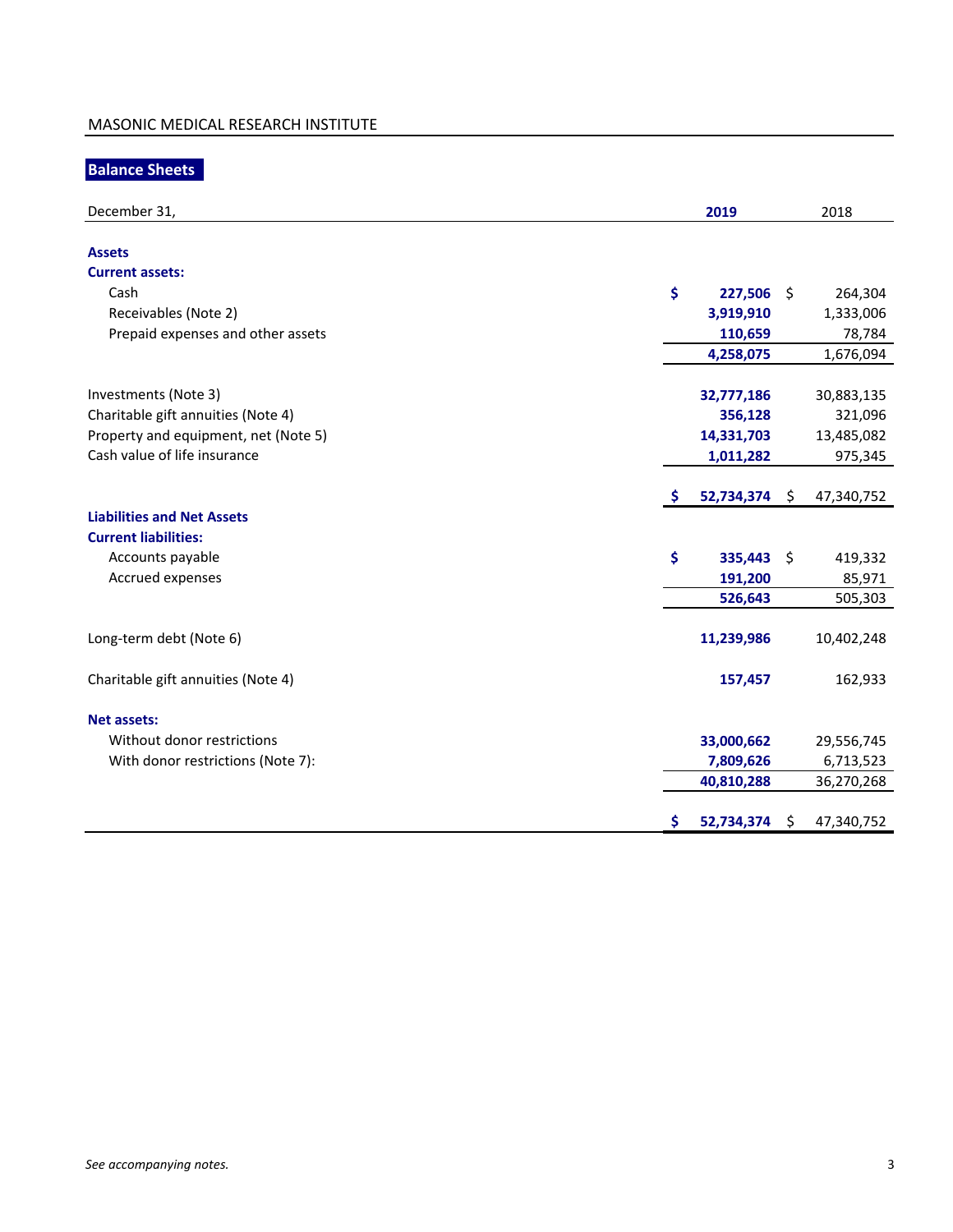# **Statements of Activities**

| For the years ended December 31,                       | 2019             | 2018             |
|--------------------------------------------------------|------------------|------------------|
| <b>Net assets without donor restrictions:</b>          |                  |                  |
| Revenues, gains and support:                           |                  |                  |
| Contributions:                                         |                  |                  |
| Masonic Brotherhood Foundation, Inc.                   | \$<br>123,065    | \$<br>108,712    |
|                                                        | 3,636,897        | 4,945,399        |
| Legacies and bequests<br>Grants                        |                  |                  |
|                                                        | 2,811,994        | 1,464,340        |
| Other                                                  | 273,983          | 224,133          |
| Investment earnings (losses), net                      | 4,186,877        | (1,434,581)      |
| Other income                                           | 867              | 547,295          |
| Net assets released from restrictions                  | 186,284          | 190,635          |
| Total revenues, gains, and support                     | 11,219,967       | 6,045,933        |
|                                                        |                  |                  |
| Expenses:<br>Program services - research and education | 5,636,256        | 3,442,634        |
|                                                        |                  |                  |
| Management and general                                 | 1,491,185        | 1,125,213        |
| Public relations and development                       | 648,609          | 374,178          |
| <b>Total expenses</b>                                  | 7,776,050        | 4,942,025        |
| Change in net assets without donor restrictions        | 3,443,917        | 1,103,908        |
| <b>Net assets with donor restrictions:</b>             |                  |                  |
| Contributions                                          | 228,544          | 875              |
| Investment earnings (losses), net                      | 1,053,843        | (336, 378)       |
| Net assets released from restrictions                  | (186, 284)       | (190, 635)       |
|                                                        |                  |                  |
| Change in net assets with donor restrictions           | 1,096,103        | (526, 138)       |
| <b>Change in net assets</b>                            | 4,540,020        | 577,770          |
| Net assets - beginning                                 | 36,270,268       | 35,692,498       |
| Net assets - ending                                    | \$<br>40,810,288 | \$<br>36,270,268 |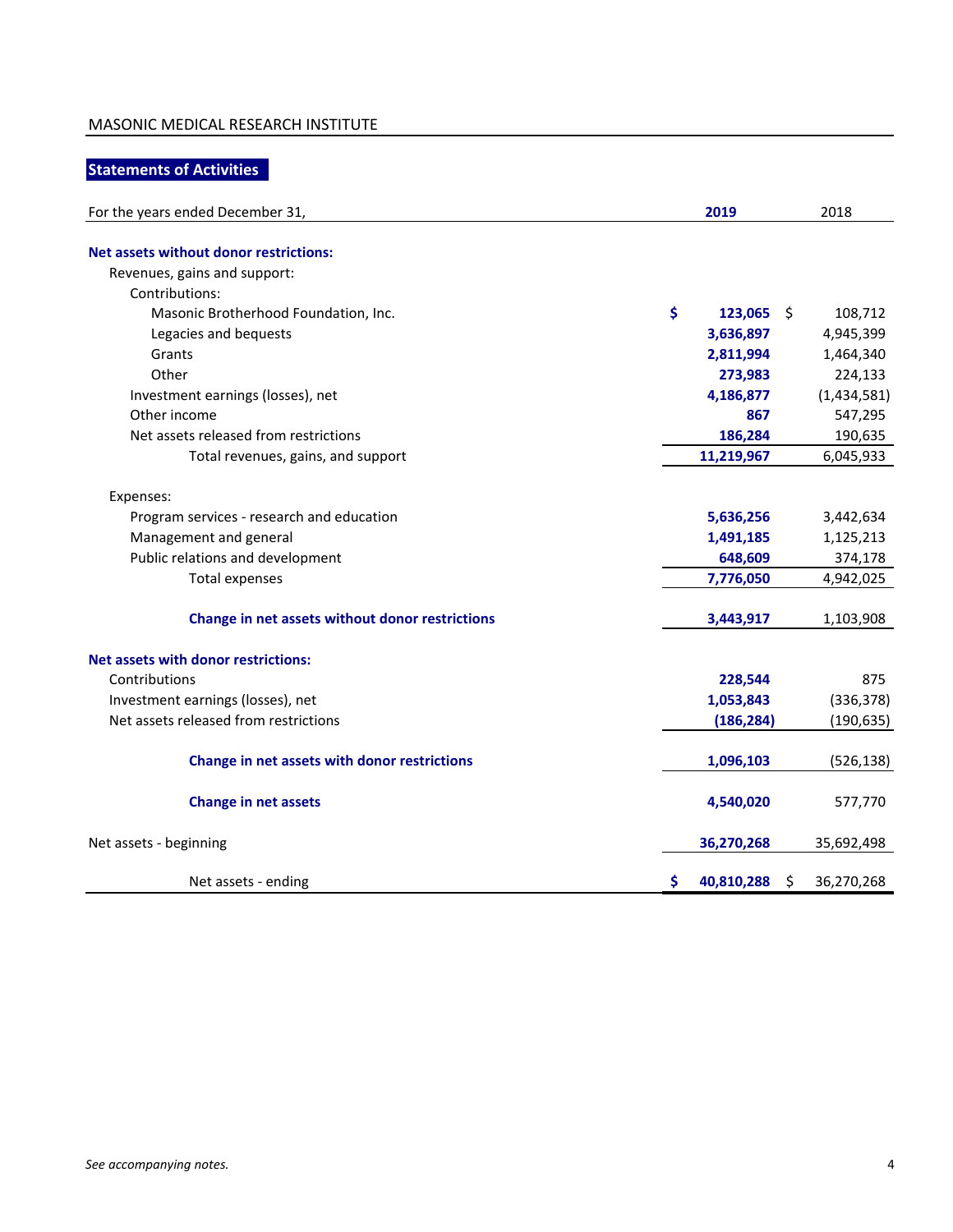# **Statements of Functional Expenses**

| For the years ended December 31,    |                     |    |                            | 2019 |                         |                 |
|-------------------------------------|---------------------|----|----------------------------|------|-------------------------|-----------------|
|                                     | Program             |    |                            |      |                         |                 |
|                                     | <b>Services</b>     |    | <b>Supporting Services</b> |      |                         |                 |
|                                     | <b>Research and</b> |    | <b>Management</b>          |      | <b>Public Relations</b> |                 |
|                                     | <b>Education</b>    |    | and General                |      | and Development         | <b>Total</b>    |
| <b>Salaries</b>                     | \$<br>2,368,876     | \$ | 589,929                    | \$   | 320,566                 | \$<br>3,279,371 |
| Payroll taxes                       | 122,825             |    | 43,981                     |      | 23,221                  | 190,027         |
| Fringe benefits                     | 391,713             |    | 70,607                     |      | 32,415                  | 494,735         |
| Total salaries and related expenses | 2,883,414           |    | 704,517                    |      | 376,202                 | 3,964,133       |
| Consultants                         | 18,520              |    | 53,060                     |      | 35,397                  | 106,977         |
| Depreciation                        | 1,094,550           |    | 145,233                    |      | 6,765                   | 1,246,548       |
| Insurance                           | 34,474              |    | 31,774                     |      | 2,324                   | 68,572          |
| Lab materials and supplies          | 435,442             |    |                            |      |                         | 435,442         |
| Licenses, dues and subscriptions    | 14,856              |    | 21,248                     |      | 16,557                  | 52,661          |
| Outside services                    | 533,340             |    | 41,418                     |      | 9,849                   | 584,607         |
| Postage                             | 5,428               |    | 2,111                      |      | 27,798                  | 35,337          |
| Professional fees                   | 33,116              |    | 171,082                    |      |                         | 204,198         |
| Publicity/development/marketing     | 1,903               |    | 4,304                      |      | 48,272                  | 54,479          |
| Publication and printing            | 2,762               |    | 8,397                      |      | 51,451                  | 62,610          |
| Repairs and maintenance             | 27,809              |    | 6,755                      |      | 172                     | 34,736          |
| Supplies and other                  | 68,950              |    | 56,575                     |      | 20,759                  | 146,284         |
| Telephone and internet              | 11,880              |    | 3,813                      |      | 3,538                   | 19,231          |
| Travel                              | 95,943              |    | 54,230                     |      | 45,401                  | 195,574         |
| Interest                            | 296,963             |    | 154,737                    |      | 3,276                   | 454,976         |
| <b>Utilities</b>                    | 76,906              |    | 31,931                     |      | 848                     | 109,685         |
|                                     | \$<br>5,636,256     | \$ | 1,491,185                  | \$   | 648,609                 | \$<br>7,776,050 |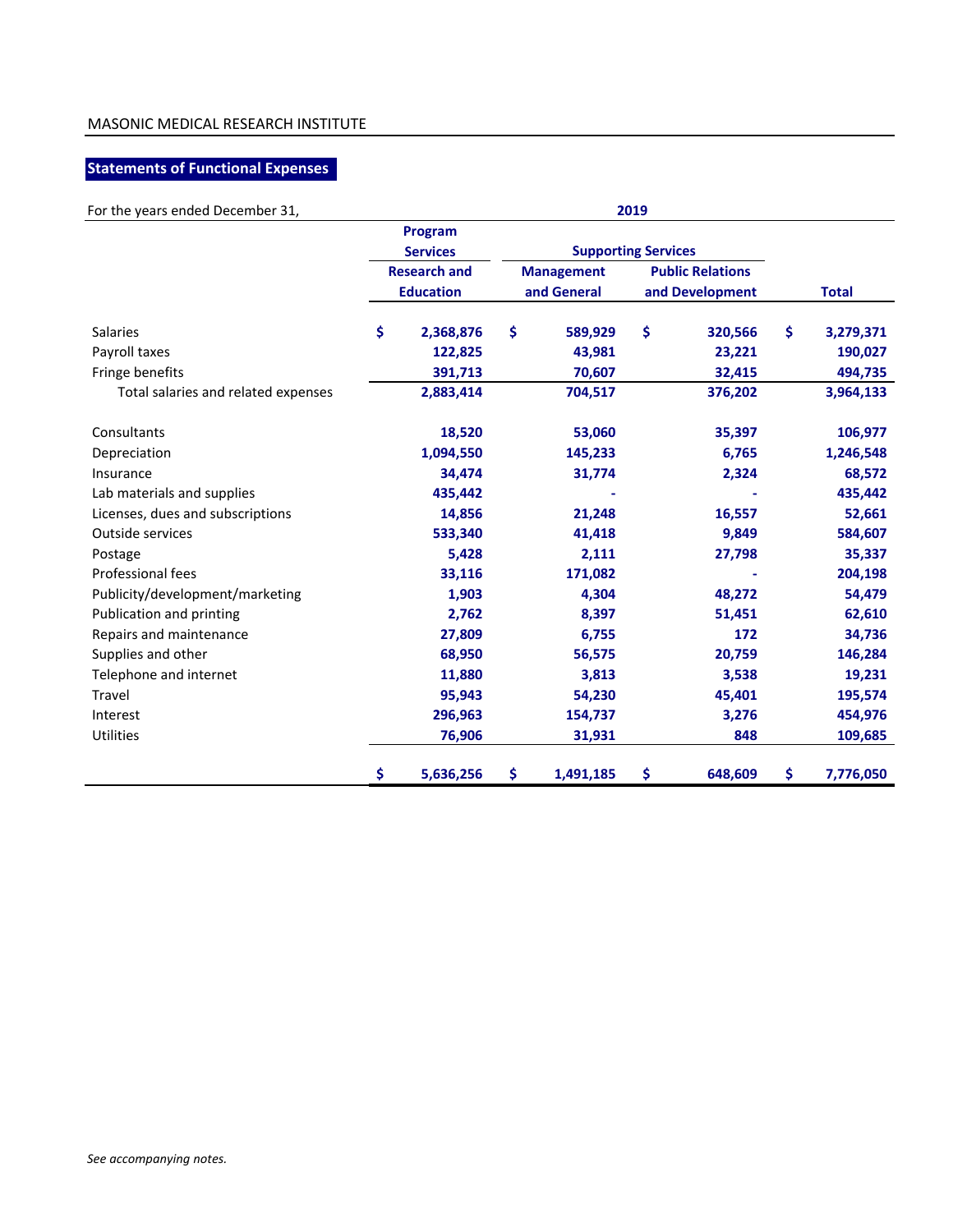| 2018            |    |                            |    |                         |    |           |
|-----------------|----|----------------------------|----|-------------------------|----|-----------|
| Program         |    |                            |    |                         |    |           |
| Services        |    | <b>Supporting Services</b> |    |                         |    |           |
| Research and    |    | Management                 |    | <b>Public Relations</b> |    |           |
| Education       |    | and General                |    | and Development         |    | Total     |
|                 |    |                            |    |                         |    |           |
| \$<br>1,684,330 | \$ | 465,824                    | \$ | 118,054                 | \$ | 2,268,208 |
| 99,605          |    | 34,468                     |    | 8,857                   |    | 142,930   |
| 347,576         |    | 65,696                     |    | 18,291                  |    | 431,563   |
| 2,131,511       |    | 565,988                    |    | 145,202                 |    | 2,842,701 |
|                 |    |                            |    |                         |    |           |
| 37,361          |    | 63,134                     |    | 62,802                  |    | 163,297   |
| 403,338         |    | 75,553                     |    | 3,251                   |    | 482,142   |
| 26,833          |    | 30,740                     |    | 2,189                   |    | 59,762    |
| 183,557         |    |                            |    |                         |    | 183,557   |
| 10,726          |    | 6,663                      |    | 8,640                   |    | 26,029    |
| 116,521         |    | 22,352                     |    | 3,619                   |    | 142,492   |
| 2,255           |    | 2,166                      |    | 14,804                  |    | 19,225    |
| 124,223         |    | 196,186                    |    | 3,152                   |    | 323,561   |
| 3,317           |    | 731                        |    | 49,080                  |    | 53,128    |
| 1,932           |    | 6,065                      |    | 37,791                  |    | 45,788    |
| 17,452          |    | 4,008                      |    | 95                      |    | 21,555    |
| 194,835         |    | 28,926                     |    | 3,169                   |    | 226,930   |
| 5,776           |    | 3,229                      |    | 956                     |    | 9,961     |
| 64,279          |    | 42,107                     |    | 37,746                  |    | 144,132   |
| 68,139          |    | 48,560                     |    | 965                     |    | 117,664   |
| 50,579          |    | 28,805                     |    | 717                     |    | 80,101    |
|                 |    |                            |    |                         |    |           |
| \$<br>3,442,634 | \$ | 1,125,213                  | \$ | 374,178                 | \$ | 4,942,025 |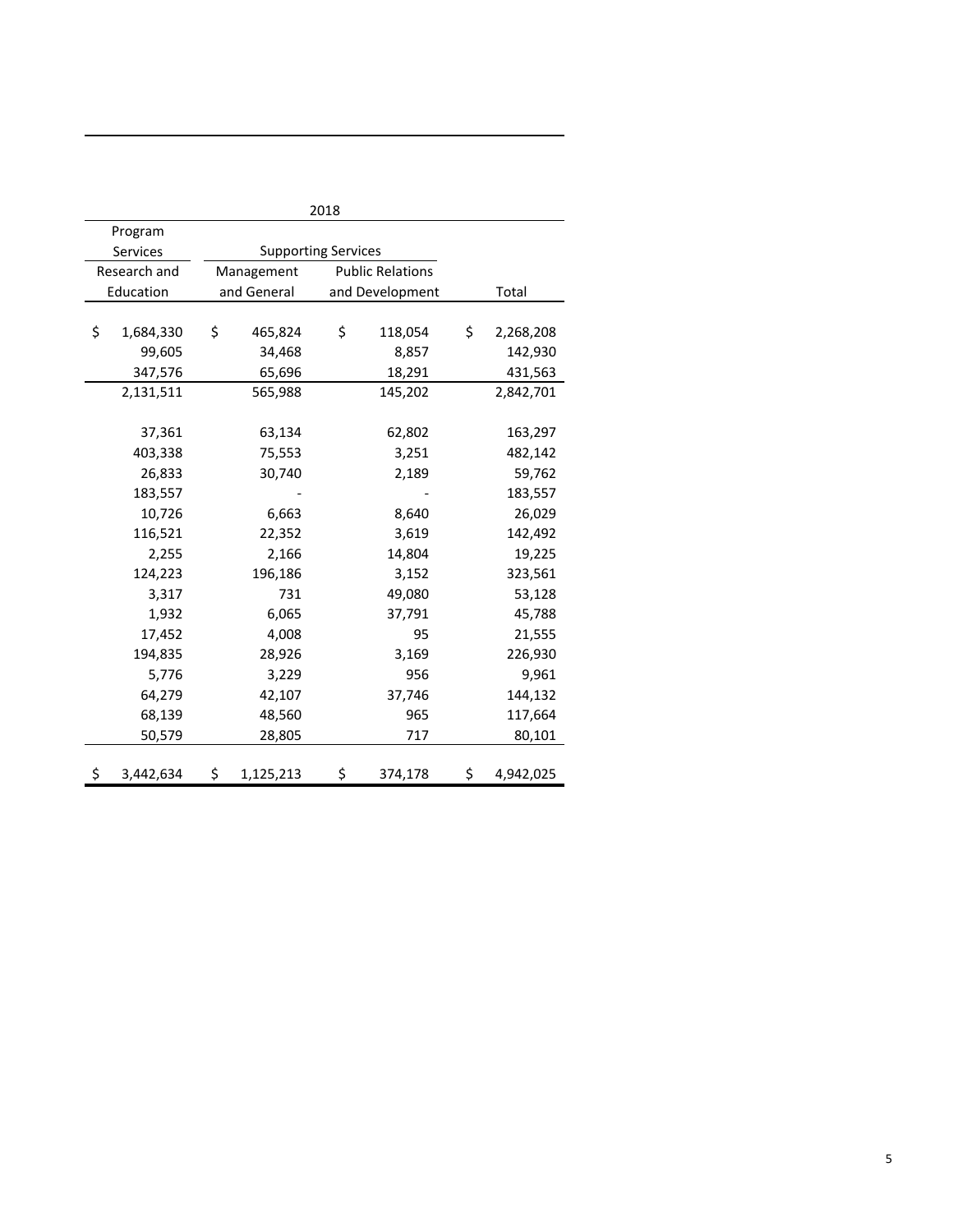# **Statements of Cash Flows**

| For the years ended December 31,                          | 2019               | 2018          |
|-----------------------------------------------------------|--------------------|---------------|
|                                                           |                    |               |
| <b>Operating activities:</b>                              |                    |               |
| Change in net assets                                      | \$<br>4,540,020 \$ | 577,770       |
| Adjustments to reconcile change in net assets to          |                    |               |
| net cash flows from operating activities:                 |                    |               |
| Depreciation                                              | 1,246,548          | 482,142       |
| Gain on sale of property and equipment                    |                    | (4, 279)      |
| Net realized and unrealized (gains) losses on investments | (4, 213, 863)      | 2,880,673     |
| Increase in cash value of life insurance                  | (35, 937)          | (36, 580)     |
| Charitable gift annuities                                 | (40, 508)          | 4,547         |
| Changes in other operating assets and liabilities:        |                    |               |
| Receivables                                               | (2,586,904)        | (1, 294, 398) |
| Prepaid expenses and other assets                         | (31, 875)          | (32,049)      |
| Accounts payable                                          | (83, 889)          | 286,455       |
| Accrued expenses                                          | 105,229            | 23,486        |
| <b>Net operating activities</b>                           | (1, 101, 179)      | 2,887,767     |
| <b>Investing activities:</b>                              |                    |               |
| Property and equipment purchases                          | (2,093,169)        | (7, 396, 475) |
| Proceeds from sale of property and equipment              |                    | 4,279         |
| Proceeds from sales of investments                        | 5,735,631          | 1,231,754     |
| Purchases of investments                                  | (3,415,819)        | (2,407,843)   |
| <b>Net investing activities</b>                           | 226,643            | (8,568,285)   |
|                                                           |                    |               |
| <b>Financing activities:</b>                              |                    |               |
| Proceeds from issuance of long-term debt                  | 837,738            | 5,802,623     |
| Net change in cash                                        | (36, 798)          | 122,105       |
| Cash - beginning                                          | 264,304            | 142,199       |
| Cash - ending                                             | \$<br>227,506      | \$<br>264,304 |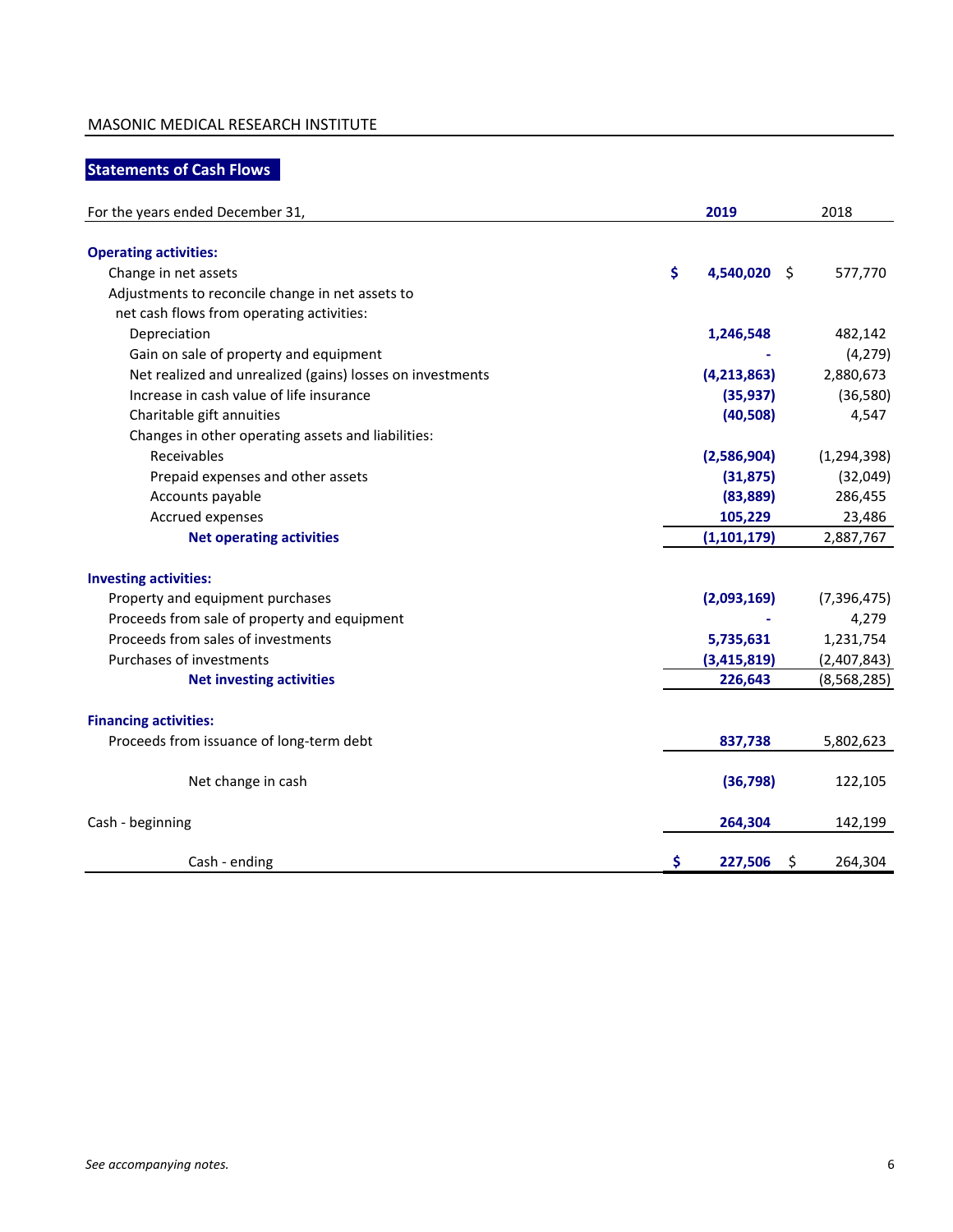#### **Notes to Financial Statements**

#### **1. Summary of Significant Accounting Policies:**

#### **Organization:**

Masonic Medical Research Laboratory, dba Masonic Medical Research Institute (the Institute), located in Utica, New York, is dedicated to improving the health and quality of life for all humankind. The Institute's primary mission is to conduct high-quality, basic biomedical research aimed at generating knowledge and information necessary for development of the medical cures and treatments of tomorrow.

#### **Subsequent Events:**

The Institute has evaluated events and transactions for potential recognition or disclosure through April 7, 2020, the date the financial statements were available to be issued.

#### **Cash:**

Cash in financial institutions may exceed insured limits at various times during the year and subject the Institute to concentrations of credit risk.

#### **Investments:**

Investments represent marketable securities stated at fair value on a recurring basis as determined by quoted prices in active markets. Investment securities are exposed to interest rate, market, and credit risks. Due to the level of risk associated with certain investment securities and the level of uncertainty related to changes in the value of investment securities, it is at least reasonably possible that changes in values in the near term could materially affect the amounts reported in the accompanying financial statements.

#### **Property and Equipment:**

Property and equipment is stated at cost or fair market value at the date of donation, net of accumulated depreciation. Depreciation is computed by the straight-line method over estimated service lives.

#### **Net Assets:**

The Institute reports information regarding its financial position and activities according to two classes of net assets: net assets without donor restrictions and net assets with donor restrictions.

Net assets with donor restrictions include those whose use has been limited by donors to a specific time period, purpose, or those to be maintained in perpetuity by the Institute.

#### **Contributions:**

Contributions, including unconditioned promises to give, are reported at fair value at the date the contribution is made. Contributions are recorded as restricted if they are received with donor stipulations that limit their use. When a donor restriction expires, net assets with donor restrictions are reclassified as net assets without donor restrictions and reported in the statement of activities as net assets released from restrictions. Donor restricted contributions whose restrictions are met within the same year as received are reported as contributions without donor restrictions in the accompanying statements of activities.

Unconditional promises to give that are expected to be collected within one year are recorded as contributions receivable at their net realizable value. Unconditional promises to give that are expected to be collected in future years are recorded at the present value of estimated future cash flows. The discounts on those amounts are computed using an appropriate interest rate applicable to the year in which the promise is received. Amortization of the discount is included in contribution revenue.

The Institute receives grants from governments, pharmaceutical companies, and other nonprofit organizations. These conditional contributions are recognized as revenue when allowable expenditures are incurred. The grant awards and reimbursements are subject to various compliance and financial audits by the funding source. Management believes no significant adjustments to recognized amounts are necessary.

#### **Functional Expense Allocation:**

The Institute's costs of providing its various programs and activities have been summarized on a functional basis in the statements of functional expenses. Accordingly, certain costs have been allocated among the programs and supporting services benefited. Those costs include depreciation, which is allocated on an estimated square footage basis, and certain other expenses based on employee time and effort.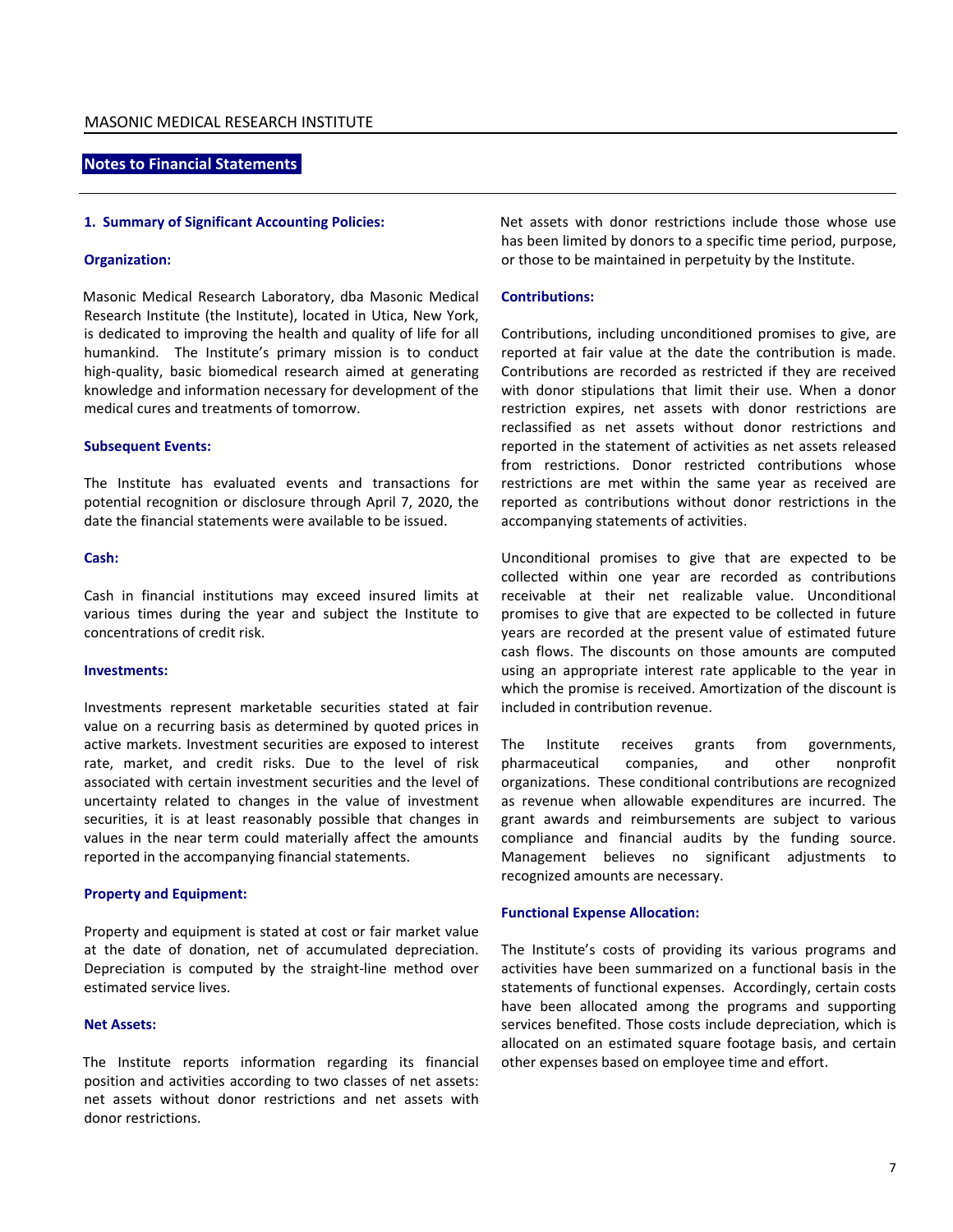#### **Tax Status:**

The Institute is a 501(c)(3) corporation generally exempt from income taxes under Section 501(a) of the Internal Revenue Code.

#### **Use of Estimates:**

The preparation of financial statements in conformity with accounting principles generally accepted in the United States of America requires management to make estimates and assumptions that affect the amounts reported in the financial statements and accompanying notes. Actual results could differ from those estimates.

#### **2. Receivables:**

|                  | 2019      | 2018 |           |  |
|------------------|-----------|------|-----------|--|
| Contributions:   |           |      |           |  |
| Grants           | 1,347,244 |      | 965,324   |  |
| Others           | 2,546,208 |      | 336,545   |  |
| Accrued interest | 26,458    |      | 31,137    |  |
|                  | 3,919,910 |      | 1,333,006 |  |

#### **3. Investments:**

|                            | 2019       |     | 2018       |
|----------------------------|------------|-----|------------|
| Cash and cash equivalents  | 2,247,160  | - S | 3,628,099  |
| Mutual funds               | 5,177,270  |     | 5.794.330  |
| <b>Equity securities</b>   | 24,356,080 |     | 19,860,504 |
| U.S. government securities | 996,676    |     | 1,600,202  |
|                            | 32,777,186 |     | 30,883,135 |

The following summarizes investment return and its classification in the statements of activities:

|                                                     | 2019                                        |                      |              |                                          |  |  |  |
|-----------------------------------------------------|---------------------------------------------|----------------------|--------------|------------------------------------------|--|--|--|
|                                                     | <b>Without Donor</b><br><b>Restrictions</b> |                      |              | <b>With Donor</b><br><b>Restrictions</b> |  |  |  |
| Dividends and interest,<br>net of custodial fees of |                                             |                      |              |                                          |  |  |  |
| \$68,814                                            | \$                                          | 824,380              | \$           | 202,477                                  |  |  |  |
| Net realized losses                                 |                                             | (273,559)            |              | (40, 438)                                |  |  |  |
| Net unrealized gains                                |                                             | 3,636,056            |              | 891,804                                  |  |  |  |
|                                                     | \$                                          | 4,186,877            | \$           | 1,053,843                                |  |  |  |
|                                                     |                                             | 2018                 |              |                                          |  |  |  |
|                                                     |                                             | <b>Without Donor</b> |              | <b>With Donor</b>                        |  |  |  |
|                                                     |                                             | <b>Restrictions</b>  | Restrictions |                                          |  |  |  |
| Dividends and interest,<br>net of custodial fees of |                                             |                      |              |                                          |  |  |  |
| \$68,816                                            | \$                                          | 881,269              | \$           | 228,445                                  |  |  |  |
| Net realized gains (losses)                         |                                             | 34,734               |              | (3,663)                                  |  |  |  |
| Net unrealized losses                               |                                             | (2,350,584)          |              | (561,160)                                |  |  |  |
|                                                     | Ś.                                          | (1,434,581)          | \$           | (336,378)                                |  |  |  |

#### **4. Charitable Gift Annuities:**

The Institute administers a charitable gift annuity plan whereby donors may contribute assets in exchange for the right to receive a fixed dollar annual return during their lifetimes. A portion of contributed assets is considered to be a charitable contribution for income tax purposes for the donor. The difference between the amount provided for the gift annuity and the liability for future payments, determined on an actuarial basis, is recognized as a contribution with donor restrictions at the date of the gift. Upon the death of the annuitant (or last joint annuitant), income distributions cease. State mandated reserves related to charitable gift annuity agreements are maintained at the required level.

The assets and liabilities of the planned giving program as of December 31, 2019 are \$356,128 and \$157,457. The assets and liabilities of the planned giving program as of December 31, 2018 were \$321,096 and \$162,933.

Charitable gift annuity assets activity in 2019 and 2018 was:

|                                  |   | 2019     | 2018      |
|----------------------------------|---|----------|-----------|
| Investment earnings              |   | 50,397   | 6,948     |
| Administrative fees              |   | (2,062)  | (2,086)   |
| Payments to income beneficiaries |   | (13,003) | (17, 466) |
| Withdrawals                      |   | (300)    | (108)     |
|                                  | S | 35.032   | (12, 712) |

#### **5. Property and Equipment:**

|                                   | 2019       | 2018         |
|-----------------------------------|------------|--------------|
| <b>Buildings and improvements</b> | 12,766,760 | \$12,056,699 |
| Equipment                         | 9,103,576  | 8,630,823    |
| <b>Furniture and fixtures</b>     | 437,257    | 314,969      |
| Vehicles                          | 75,076     | 136,114      |
| Construction in progress (Note 6) | 728,080    | 496,163      |
|                                   | 23,110,749 | 21,634,768   |
| Less accumulated depreciation     | 8,779,046  | 8,149,686    |
|                                   | 14,331,703 | \$13,485,082 |
|                                   |            |              |

Interest totaling \$20,696 and \$198,120 was capitalized during the years ended December 31, 2019 and 2018.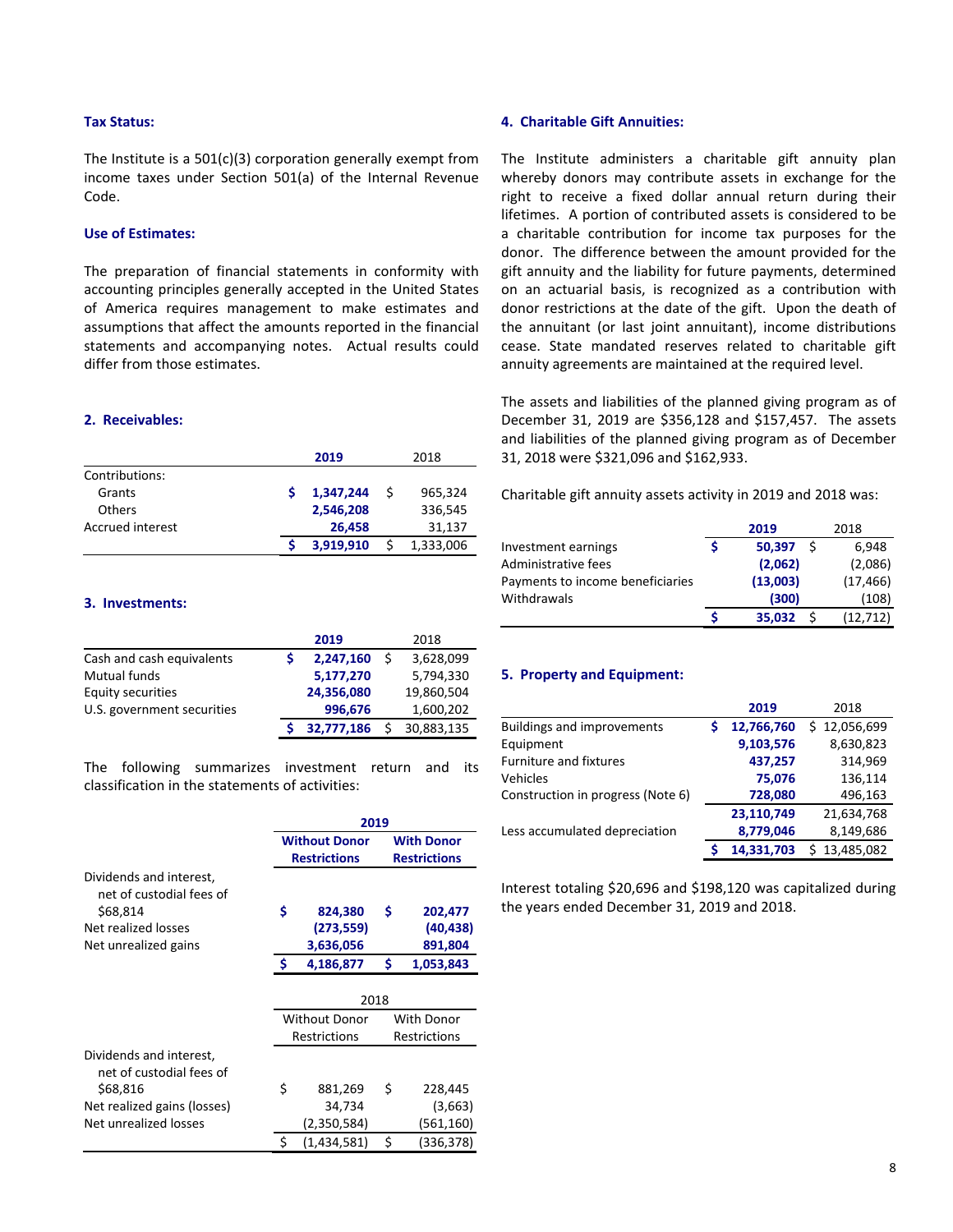#### **6. Long-Term Debt:**

The Institute has available a \$12,000,000 bank credit facility to finance renovations of its building (the estimated cost of renovations is \$15,400,000 and is expected to be completed in 2020). The note carries interest at 2% (2.15% in 2018) above the one-month LIBOR rate and is secured by specific Institute investments valued at \$16,888,000 at December 31, 2019 (\$15,444,000 at December 31, 2018). Monthly interestonly payments are required until October 2021, at which time the principal balance is due. Amounts outstanding at December 31, 2019 and 2018 totaled \$11,239,986 and \$10,402,248.

#### **7. Net Assets with Donor Restrictions:**

Net assets with donor restrictions are for the following purposes or periods:

|                                          | 2019        | 2018        |
|------------------------------------------|-------------|-------------|
| Subject to expenditure for research      | \$2,960,299 | \$2,813,062 |
| Subject to the passage of time           | 373,671     | 158,163     |
| Subject to the Institute's spending      |             |             |
| policy and appropriation:                |             |             |
| Investment in perpetuity                 |             |             |
| (including amounts above the             |             |             |
| original gift value of \$2,981,574),     |             |             |
| which, once appropriated, is             |             |             |
| expendable to support research           | 4,475,656   | 3,742,298   |
| Total net assets with donor restrictions | 7.809.626   | 6,713,523   |

#### **8. Endowment Assets:**

The Institute's restricted endowment assets arise from donorrestricted endowments invested in perpetuity. The Institute has adopted investment and spending policies for endowment assets that attempt to provide returns sufficient to address the purposes of the assets over the long-term. The Institute seeks to distribute up to 5% of total endowment market value annually, while maintaining the purchasing power of the endowment assets over the long-term.

The Institute has interpreted the New York State Prudent Management of Institutional Funds Act (NYPMIFA) as requiring the preservation of the fair value of the original donor restricted endowment gift as of the gift date, absent explicit donor stipulations to the contrary. As a result of this interpretation, the Institute classifies as perpetual endowment (a) the original value of gifts donated to the perpetual endowment, (b) the original value of subsequent gifts to the perpetual endowment, and (c) accumulations to the perpetual endowment made in accordance with the direction of a donor gift instrument at the time the accumulation is added to the fund.

Investment earnings of perpetual endowment funds are monitored and appropriated for expenditure by the Institute in a manner consistent with the standard of prudence prescribed by NYPMIFA. In accordance with NYPMIFA, the Institute considers the following factors to appropriate or accumulate donor-restricted endowment funds:

- Duration and preservation of the fund
- Purposes of the Institute and the fund
- General economic conditions
- Possible effects of inflation and deflation
- Expected total return from income and appreciation of investments
- Other Institute resources
- Where appropriate and circumstances would otherwise warrant, alternatives to expenditure of the endowment fund, giving due consideration to the effect that such alternatives may have on the Institute
- Investment policy of the Institute

Investment gains (losses) related to the donor-restricted endowment are reported as increases (decreases) to net assets with donor restrictions until appropriated and expended in accordance with the Institute's spending policy. The Institute's restricted endowment assets activity for the years ended December 31, 2019 and 2018 is as follows:

|                                                                        | 2019                     | 2018       |
|------------------------------------------------------------------------|--------------------------|------------|
| Endowment assets - beginning balance $\sin 3,742,298$ $\sin 4,138,429$ |                          |            |
| Investment gains (losses), net of                                      |                          |            |
| custodian fees                                                         | 915.928                  | (211, 738) |
| Appropriations                                                         | (182, 570)               | (184, 393) |
| Endowment assets – ending balance                                      | $$4,475,656 \$3,742,298$ |            |

#### **9. Retirement Plan:**

The Institute sponsors a defined-contribution retirement plan covering substantially all full-time employees. Employer contributions are based upon a percentage of the participant's salary. The Institute's contributions to the plan amounted to \$192,355 in 2019 and \$180,974 in 2018.

The Institute also maintains other defined contribution retirement plans for the benefit of essentially all full-time employees. Institute contributions are not required under the plans.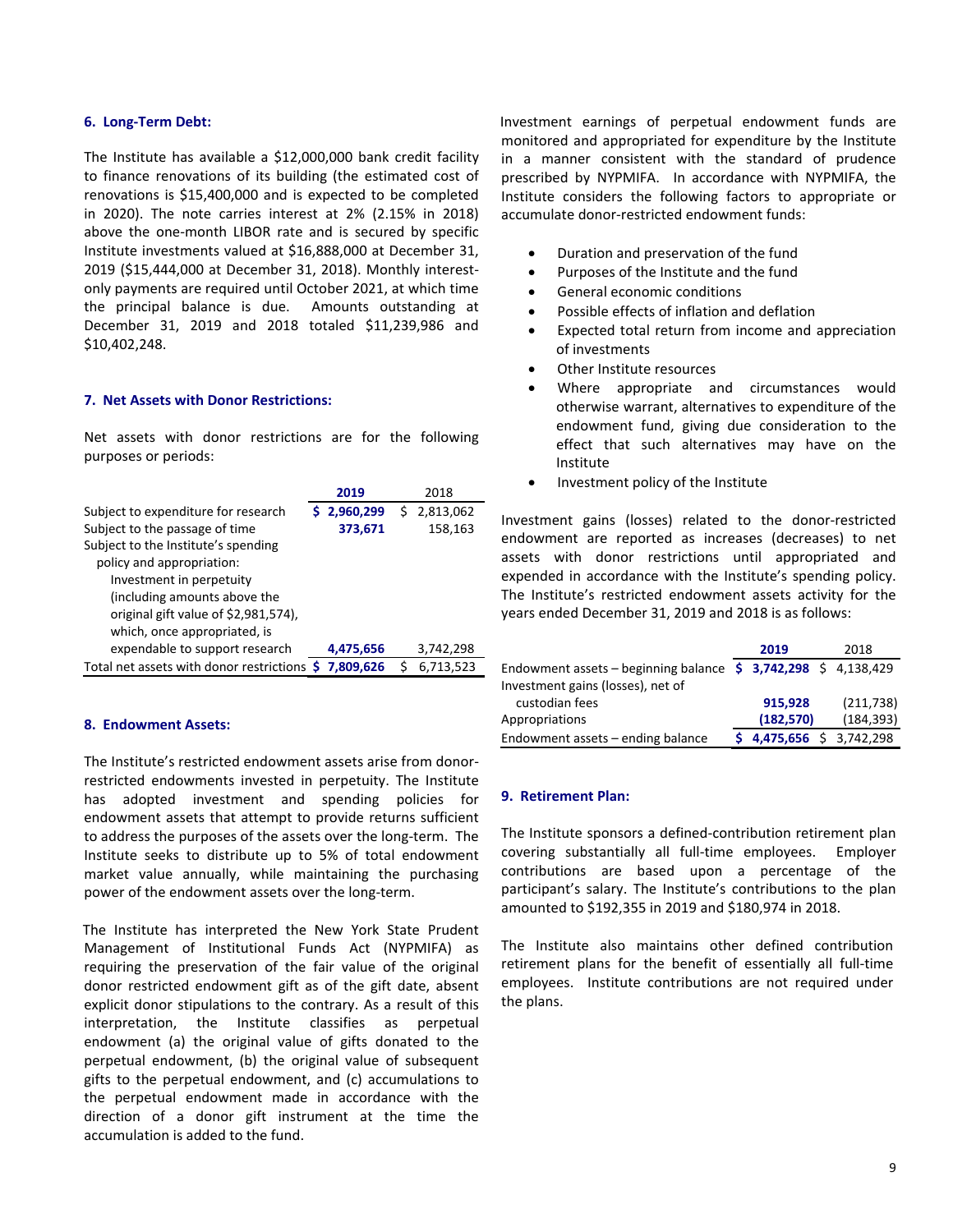#### **10. Related Party Transactions:**

The Institute receives voluntary contributions of New York State Masons through Masonic Brotherhood Foundation, Inc. In addition, other Masonic organizations throughout New York State contribute directly to the Institute. During the years ended December 31, 2019 and 2018, the Institute received contributions of \$106,357 and \$94,483 for operations through Masonic Brotherhood Foundation, Inc.

In addition, at December 31, 2019 and 2018, Masonic Brotherhood Foundation, Inc. held in a custodial account \$603,299 and \$464,392 of bequests on behalf of the Institute. Pursuant to accounting guidance, the investments remain as part of the foundation's net assets with all investment income disbursed to the Institute for its operations. Accordingly, such bequests are not recorded in the Institute's financial statements. Disbursements of investment income made to the Institute for 2019 and 2018 were \$16,708 and \$14,229.

The Institute's facilities are located on land owned by Masonic Hall and Home. The Institute pays a \$1 annual fee to the trustees of the Home for use of this land. Additionally, a liability existed as of December 31, 2019 and 2018 for \$17,594 and \$18,369 to Masonic Care Community for utilities.

#### **11. Cash Flows Information:**

Net cash flows from operating activities reflect cash payments for noncapitalized interest totaling \$434,722 and \$104,671 for the years ended December 31, 2019 and 2018.

#### **12. Financial Assets Available for Operations:**

The Institute obtains financial assets generally through grants, contributions and fundraising efforts. The financial assets are acquired throughout the year to help meet the Institute's cash needs for general expenditures. The Institute's financial assets available within one year of the balance sheet date to meet cash needs for general expenditures consist of the following at December 31, 2019 and 2018:

|                               | 2019             | 2018       |
|-------------------------------|------------------|------------|
| Cash                          | \$<br>227,506 \$ | 264.304    |
| Receivables                   | 3,919,910        | 1,333,006  |
| Investments without donor and |                  |            |
| bank debt restrictions        | 8,506,057        | 8,883,805  |
|                               | $12,653,473$ \$  | 10.481.115 |

#### **13. Risks and Uncertainties:**

The Institute is involved in legal proceedings which, in the opinion of management, will not have a material adverse impact upon the financial position of the Institute.

On January 31, 2020, the United States Secretary of Health and Human Services (HHS) declared a public health emergency related to the global spread of coronavirus COVID-19, and a pandemic was declared by the World Health Organization in February 2020. Efforts to fight the widespread disease included limiting or closing many businesses and resulted in a severe disruption of operations for organizations. Financial markets also experienced a significant decline in value. The extent of the impact of COVID-19 on the Institute's operational and financial resources will depend on further developments, including the duration and spread of the outbreak. While the research lab is classified as an "essential business" by the New York State Governor and can remain open during the crisis, the overall impact on suppliers, donors, grantors, and employees cannot be predicted at this time.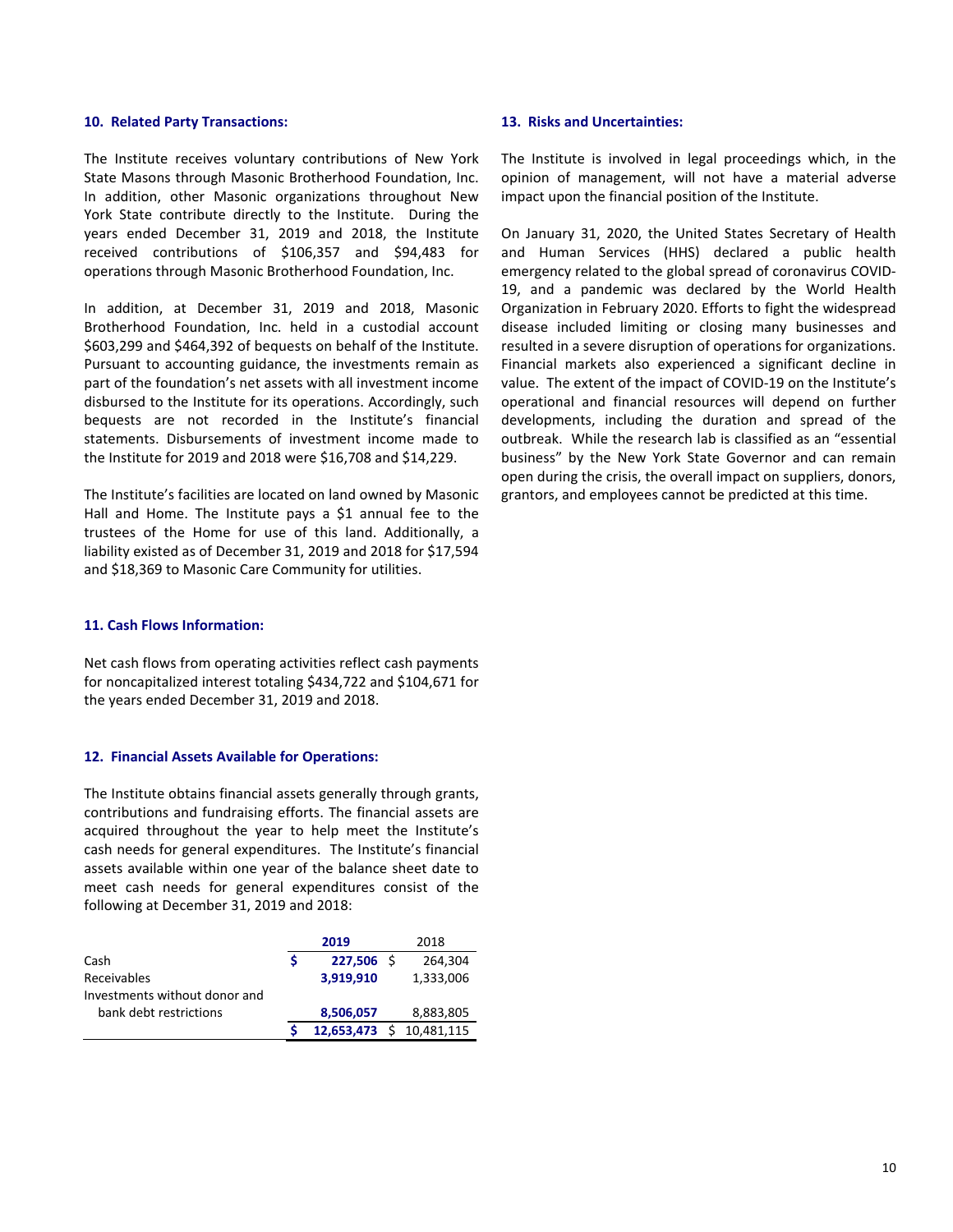# **Supplementary Information Schedule of Expenditures of Federal Awards**

# For the year ended December 31, 2019

| Federal Grantor/Pass-Through Grantor/Program Title | <b>CFDA</b><br><b>Number</b> | Grantor<br><b>Number</b> | <b>Expenditures</b> |             |
|----------------------------------------------------|------------------------------|--------------------------|---------------------|-------------|
| U.S. Department of Health and Human Services:      |                              |                          |                     |             |
| Direct awards:                                     |                              |                          |                     |             |
| Cardiovascular Diseases Research                   | 93.837                       | 102368                   | \$                  | 949,340 $1$ |
| Cardiovascular Diseases Research                   | 93.837                       | 122238                   |                     | 779,787     |
| Cardiovascular Diseases Research                   | 93.837                       | 138454                   |                     | 155,925     |
|                                                    |                              |                          |                     | 1,885,052   |
| Passed through The General Hospital Corporation:   |                              |                          |                     |             |
| Cardiovascular Diseases Research                   | 93.837                       | 115141                   |                     | 103,558     |
| Cardiovascular Diseases Research                   | 93.837                       | 133153                   |                     | 206,988     |
| Cardiovascular Diseases Research                   | 93.837                       | 190838                   |                     | 21,756      |
|                                                    |                              |                          |                     | 332,302     |
| <b>Total Expenditures of Federal Awards</b>        |                              |                          | \$                  | 2,217,354   |

1 *includes subrecipient award of \$315,905*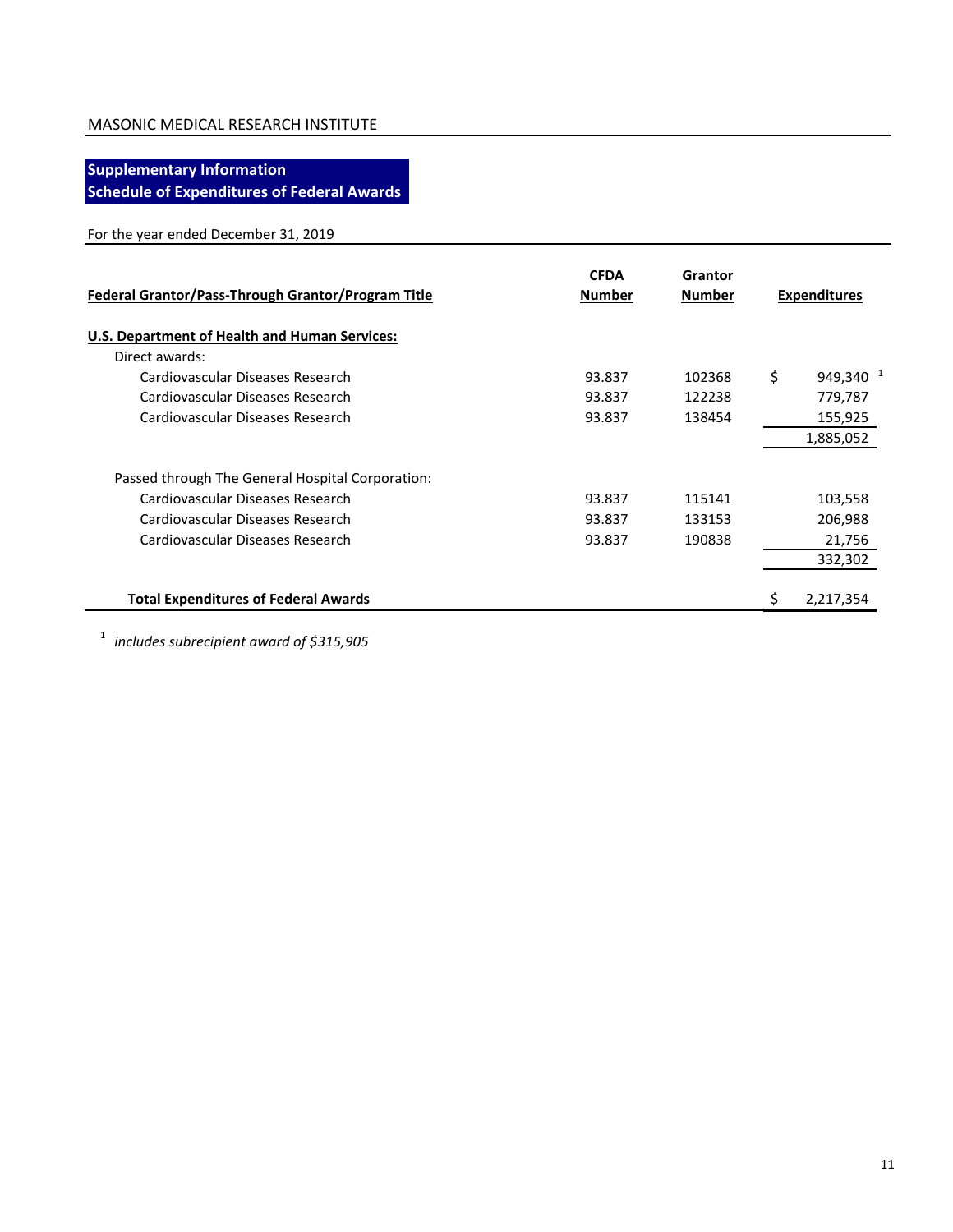#### **Notes to Schedule of Expenditures of Federal Awards**

#### **1. Summary of Significant Accounting Policies:**

#### **Basis of Presentation:**

The accompanying schedule of expenditures of federal awards (SEFA) presents the activity of all federal award programs administered by Masonic Medical Research Laboratory, dba Masonic Medical Research Institute (the Institute), an entity defined in Note 1 to the Institute's basic financial statements. Federal awards received directly from federal agencies, as well as federal awards passed through from other governmental agencies, are included on the SEFA.

Expenditures are calculated as required by the Uniform Guidance or the applicable program and do not constitute actual program disbursements.

#### **Basis of Accounting:**

The Institute uses the accrual basis of accounting for each federal program, consistent with the financial statements.

The amounts reported as federal expenditures generally were obtained from the appropriate federal financial reports for the applicable programs and periods. The amounts reported in these federal financial reports are prepared from records maintained for each program, which are periodically reconciled with the Institute's financial reporting system.

#### **Indirect Costs:**

The Institute has elected not to use the 10% de minimis indirect cost rate as allowed under the Uniform Guidance. Rather, the Institute applies an indirect cost rate as permitted by the grant agreements.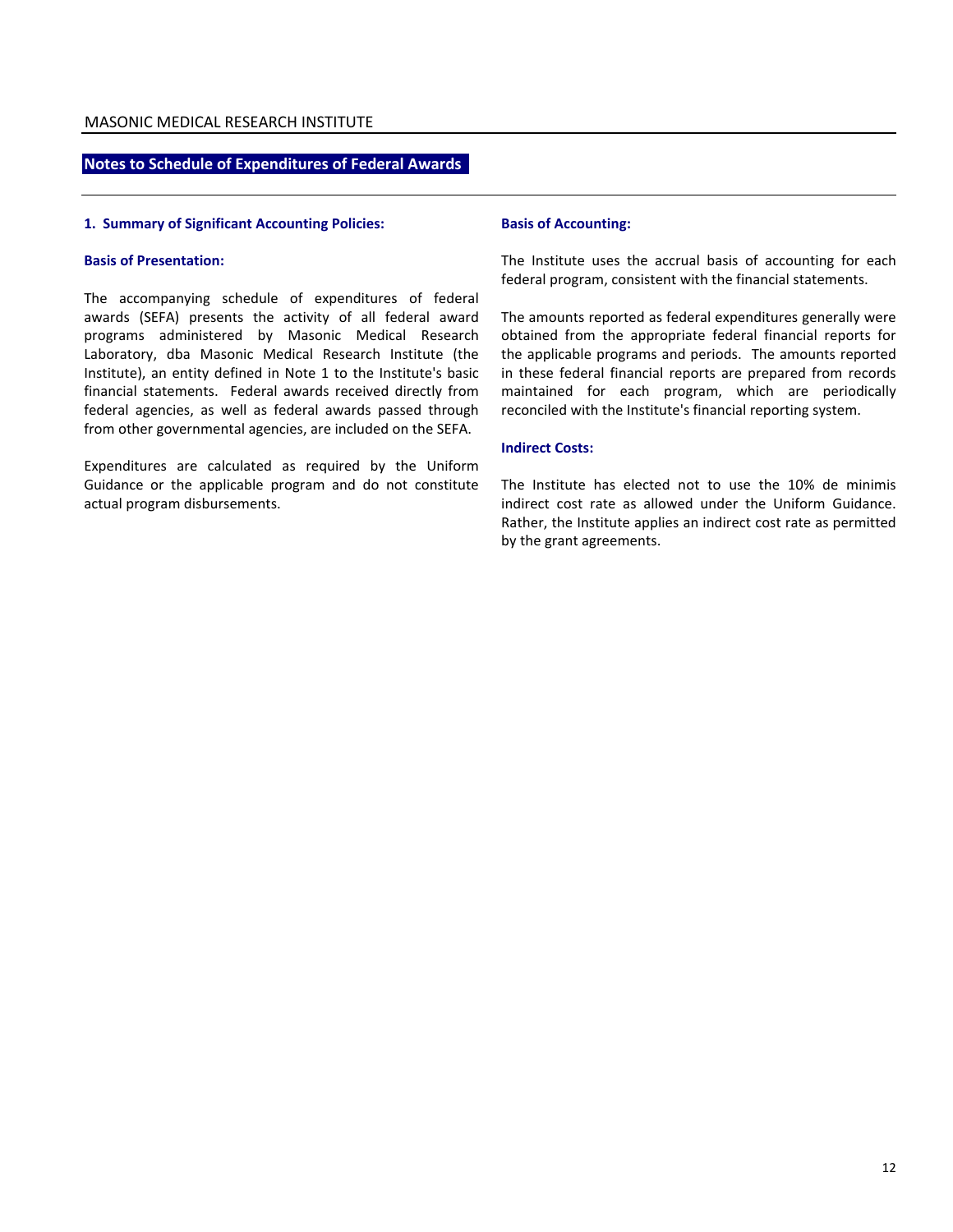

Cyclorama Building | 369 Franklin Street | Buffalo, NY 14202

CERTIFIED PUBLIC ACCOUNTANTS

p:716.856.3300 | f:716.856.2524 | www.LumsdenCPA.com

### **INDEPENDENT AUDITORS' REPORT ON INTERNAL CONTROL OVER FINANCIAL REPORTING AND ON COMPLIANCE AND OTHER MATTERS BASED ON AN AUDIT OF FINANCIAL STATEMENTS PERFORMED IN ACCORDANCE WITH** *GOVERNMENT AUDITING STANDARDS*

The Board of Directors Masonic Medical Research Laboratory, dba Masonic Medical Research Institute

We have audited, in accordance with the auditing standards generally accepted in the United States of America and the standards applicable to financial audits contained in *Government Auditing Standards* issued by the Comptroller General of the United States, the balance sheet of Masonic Medical Research Laboratory, dba Masonic Medical Research Institute (the Institute) as of December 31, 2019, and the related statements of activities, functional expenses, and cash flows, for the year then ended, and the related notes to the financial statements, which collectively comprise the Institute's basic financial statements, and have issued our report thereon dated April 7, 2020.

#### **Internal Control over Financial Reporting**

In planning and performing our audit of the financial statements, we considered the Institute's internal control over financial reporting (internal control) to determine the audit procedures that are appropriate in the circumstances for the purpose of expressing our opinion on the financial statements, but not for the purpose of expressing an opinion on the effectiveness of the Institute's internal control. Accordingly, we do not express an opinion on the effectiveness of the Institute's internal control.

A deficiency in internal control exists when the design or operation of a control does not allow management or employees, in the normal course of performing their assigned functions, to prevent, or detect and correct, misstatements on a timely basis. A material weakness is a deficiency, or a combination of deficiencies, in internal control such that there is a reasonable possibility that a material misstatement of the entity's financial statements will not be prevented, or detected and corrected on a timely basis. A significant deficiency is a deficiency, or a combination of deficiencies, in internal control that is less severe than a material weakness, yet important enough to merit attention by those charged with governance.

Our consideration of internal control was for the limited purpose described in the first paragraph of this section and was not designed to identify all deficiencies in internal control that might be material weaknesses or significant deficiencies. Given these limitations, during our audit we did not identify any deficiencies in internal control that we consider to be material weaknesses. However, material weaknesses may exist that have not been identified.

#### **Compliance and Other Matters**

As part of obtaining reasonable assurance about whether the Institute's financial statements are free from material misstatement, we performed tests of its compliance with certain provisions of laws, regulations, contracts, and grant agreements, noncompliance with which could have a direct and material effect on the determination of financial statement amounts. However, providing an opinion on compliance with those provisions was not an objective of our audit, and accordingly, we do not express such an opinion. The results of our tests disclosed no instances of noncompliance or other matters that are required to be reported under *Government Auditing Standards*.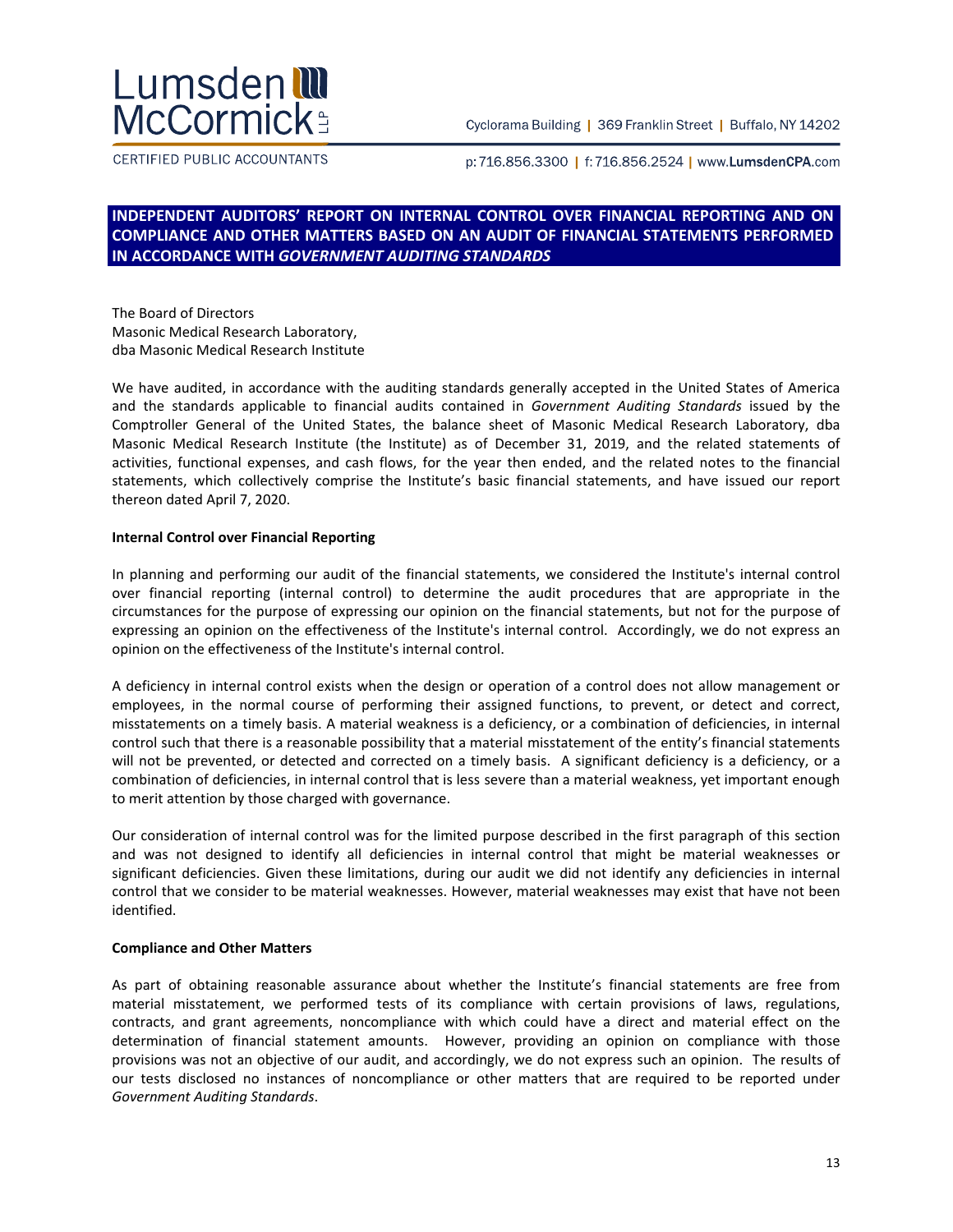#### **Purpose of this Report**

The purpose of this report is solely to describe the scope of our testing of internal control and compliance and the results of that testing, and not to provide an opinion on the effectiveness of the Institute's internal control or on compliance. This report is an integral part of an audit performed in accordance with *Government Auditing Standards* in considering the Institute's internal control and compliance. Accordingly, this communication is not suitable for any other purpose.

Symulen & McCornick, 220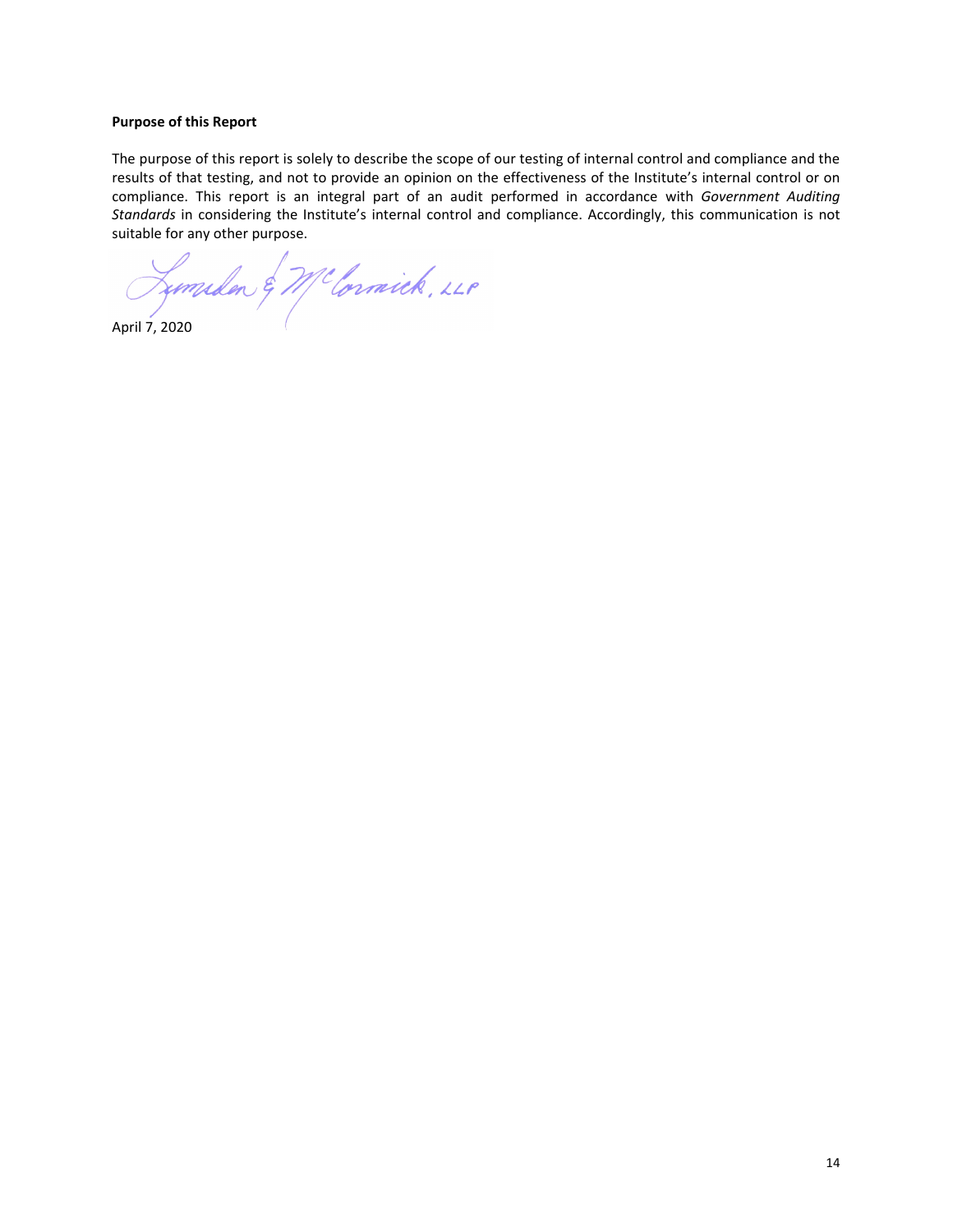# Lumsden **III**<br>McCormick

Cyclorama Building | 369 Franklin Street | Buffalo, NY 14202

CERTIFIED PUBLIC ACCOUNTANTS

p:716.856.3300 | f:716.856.2524 | www.LumsdenCPA.com

## **INDEPENDENT AUDITORS' REPORT ON COMPLIANCE FOR EACH MAJOR FEDERAL PROGRAM AND ON INTERNAL CONTROL OVER COMPLIANCE REQUIRED BY THE UNIFORM GUIDANCE**

The Board of Directors Masonic Medical Research Laboratory, dba Masonic Medical Research Institute

#### **Report on Compliance for Each Major Federal Program**

We have audited Masonic Medical Research Laboratory, dba Masonic Medical Research Institute's (the Institute) compliance with the types of compliance requirements described in the *OMB Compliance Supplement* that could have a direct and material effect on each of the Institute's major federal programs for the year ended December 31, 2019. The Institute's major federal programs are identified in the summary of auditors' results section of the accompanying schedule of findings and questioned costs.

#### **Management's Responsibility**

Management is responsible for compliance with federal statutes, regulations, and the terms and conditions of its federal awards applicable to its federal programs.

#### **Auditors' Responsibility**

Our responsibility is to express an opinion on compliance for each of the Institute's major federal programs based on our audit of the types of compliance requirements referred to above. We conducted our audit of compliance in accordance with auditing standards generally accepted in the United States of America; the standards applicable to financial audits contained in *Government Auditing Standards*, issued by the Comptroller General of the United States; and the audit requirements of Title 2 U.S. *Code of Federal Regulations* Part 200, *Uniform Administrative Requirements, Cost Principles, and Audit Requirements for Federal Awards* (Uniform Guidance). Those standards and the Uniform Guidance require that we plan and perform the audit to obtain reasonable assurance about whether noncompliance with the types of compliance requirements referred to above that could have a direct and material effect on a major federal program occurred. An audit includes examining, on a test basis, evidence about the Institute's compliance with those requirements and performing such other procedures as we considered necessary in the circumstances.

We believe that our audit provides a reasonable basis for our opinion on compliance for each major federal program. However, our audit does not provide a legal determination of the Institute's compliance.

#### **Opinion on Each Major Federal Program**

In our opinion, the Institute complied, in all material respects, with the compliance requirements referred to above that could have a direct and material effect on each of its major federal programs for the year ended December 31, 2019.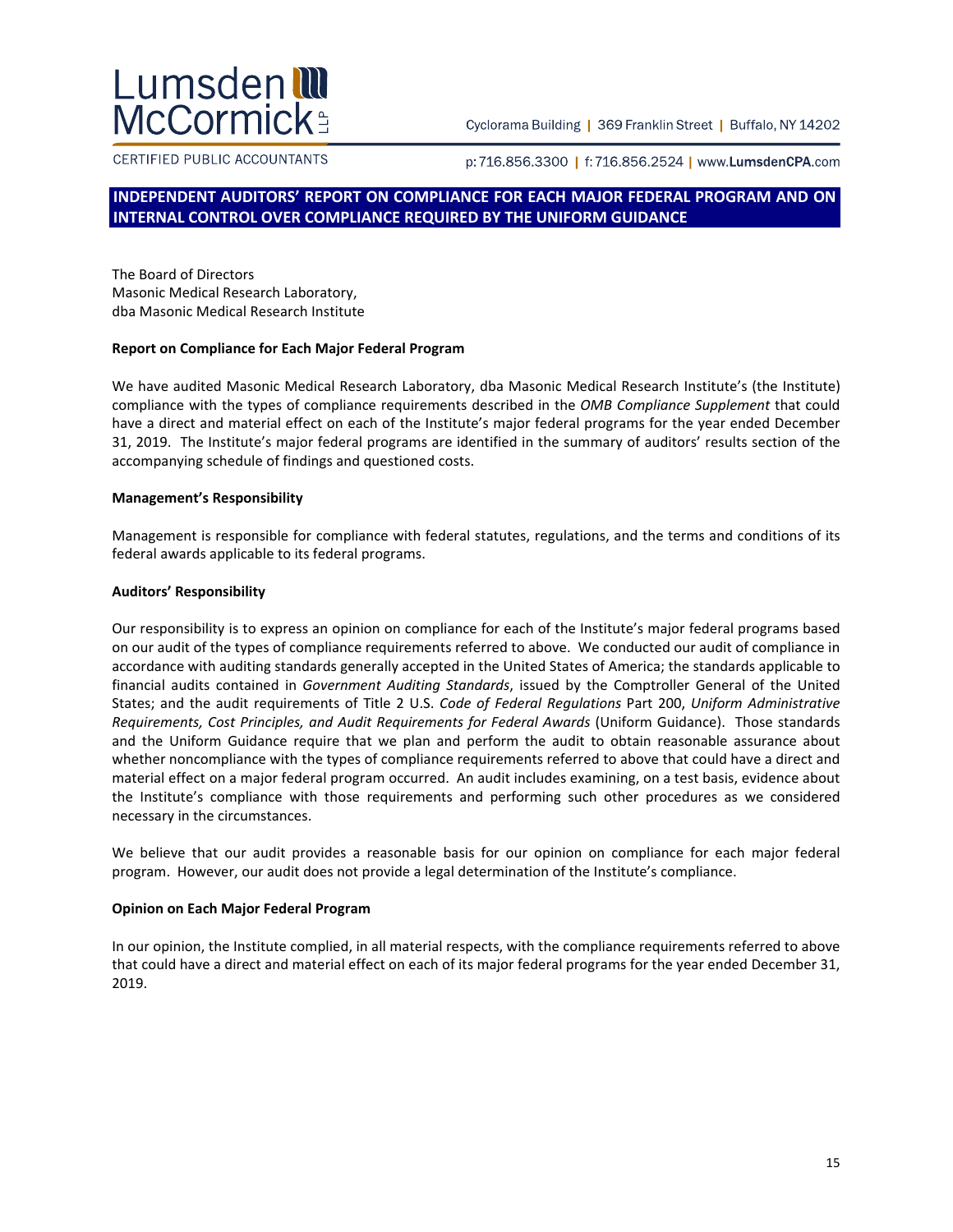#### **Report on Internal Control over Compliance**

Management of the Institute is responsible for establishing and maintaining effective internal control over compliance with the types of compliance requirements referred to above. In planning and performing our audit of compliance, we considered the Institute's internal control over compliance with the types of requirements that could have a direct and material effect on each major federal program to determine the auditing procedures that are appropriate in the circumstances for the purpose of expressing an opinion on compliance for each major federal program and to test and report on internal control over compliance in accordance with the Uniform Guidance, but not for the purpose of expressing an opinion on the effectiveness of internal control over compliance. Accordingly, we do not express an opinion on the effectiveness of the Institute's internal control over compliance.

A deficiency in internal control over compliance exists when the design or operation of a control over compliance does not allow management or employees, in the normal course of performing their assigned functions, to prevent, or detect and correct, noncompliance with a type of compliance requirement of a federal program on a timely basis. A material weakness in internal control over compliance is a deficiency, or combination of deficiencies, in internal control over compliance, such that there is a reasonable possibility that material noncompliance with a type of compliance requirement of a federal program will not be prevented, or detected and corrected, on a timely basis. A significant deficiency in internal control over compliance is a deficiency, or a combination of deficiencies, in internal control over compliance with a type of compliance requirement of a federal program that is less severe than a material weakness in internal control over compliance, yet important enough to merit attention by those charged with governance.

Our consideration of internal control over compliance was for the limited purpose described in the first paragraph of this section and was not designed to identify all deficiencies in internal control over compliance that might be material weaknesses or significant deficiencies. We did not identify any deficiencies in internal control over compliance that we consider to be material weaknesses. However, material weaknesses may exist that have not been identified.

The purpose of this report on internal control over compliance is solely to describe the scope of our testing of internal control over compliance and the results of that testing based on the requirements of the Uniform Guidance. Accordingly, this report is not suitable for any other purpose.

Tymula & McCornick, 220

April 7, 2020